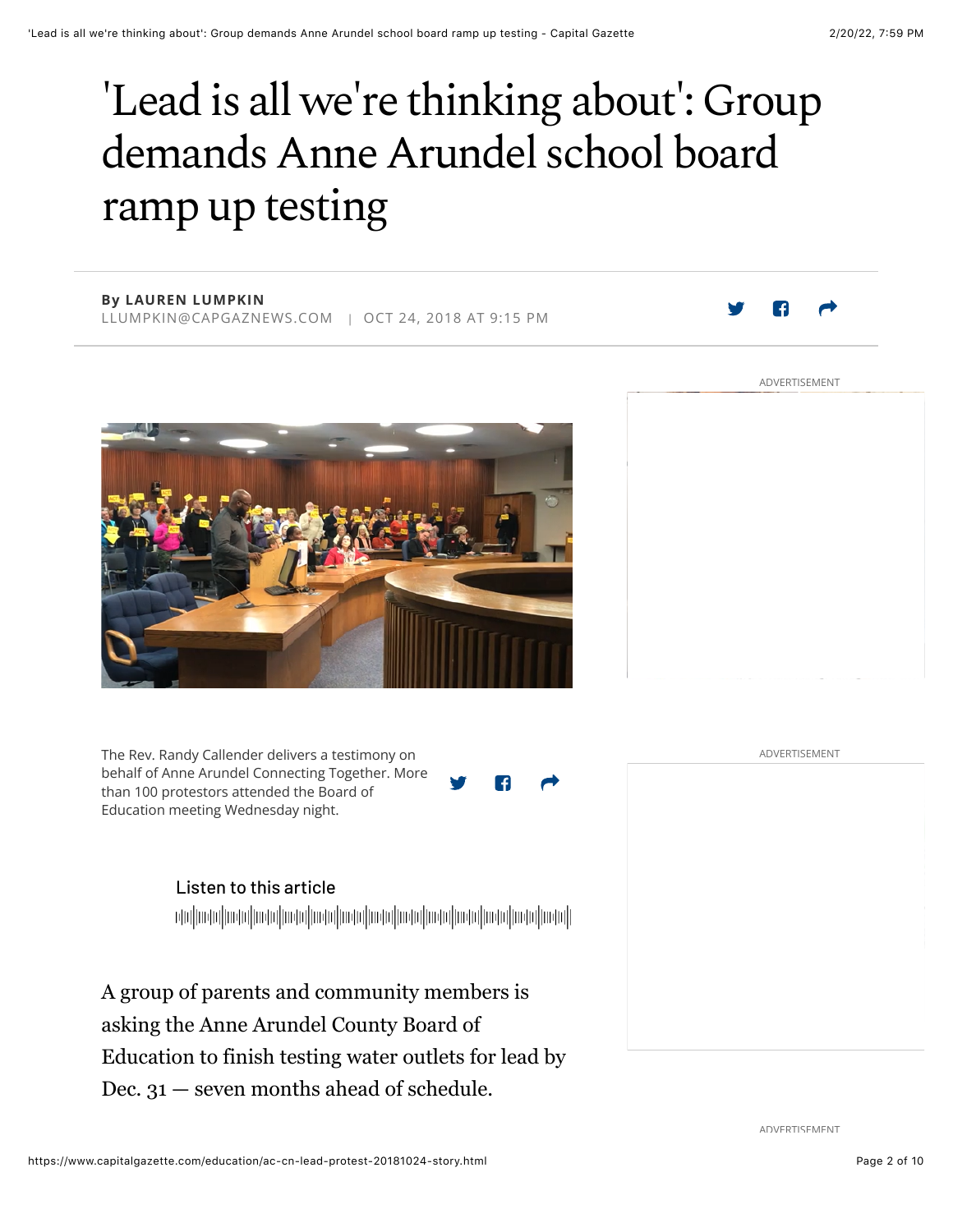Anne Arundel Connecting Together, or ACT, came to Wednesday night's board meeting with a list of demands. They want school board members to respond by Nov. 7.



"When our children are leaving their gym classes and they are thirsty for a cool drink of water from the water fountains — lead. When the cafeteria staff boils pasta — lead. When a parent fills a water cooler for an outside activity event using the spigot outside — lead," said the Rev. Randy Callender, a member of ACT.

"Until those schools are tested otherwise, lead is all we're thinking about."

The faith- and community-based group also asked the district to shut off consumable water outlets at schools that have not been tested yet or are awaiting results and at schools built before 1988

#### **LATEST EDUCATION**

| Anne<br>Arundel<br>County<br>school<br>board<br>approves<br>\$1.6B<br>operating<br>budget with<br>Kirwan in<br>mind<br>FEB 17, 2022 | ? |
|-------------------------------------------------------------------------------------------------------------------------------------|---|
| Anne<br>Arundel<br>County<br>Public<br>Schools<br>make<br>masking<br>optional<br>starting<br>Friday<br>FEB 16, 2022                 | ? |

ADVERTISEMENT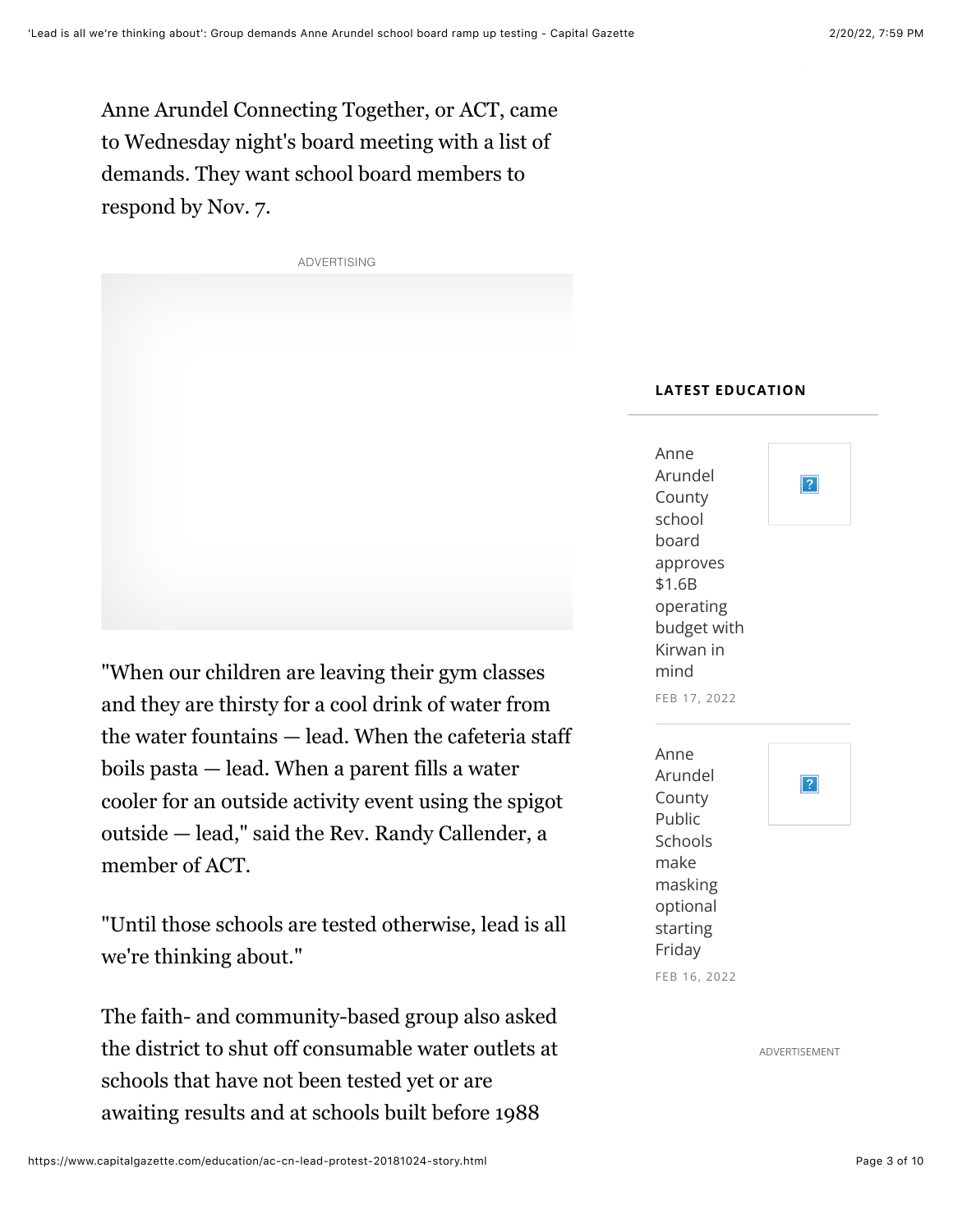and have not replaced drinking water outlets by Nov. 7.

# [Most read] Sunday Jumble »

Protesters called for the county to re-order the testing schedule to prioritize elementary schools built before 1988, in accordance with state law.

About 115 people representing ACT wielded bright yellow signs with the word "ACT" in big red letters at the meeting. Members delivered emotional testimonies.



**EDUCATION** 

School board candidates weigh in on lead, teacher pay at debates

OCT 22, 2018 AT 6:00 AM

"We just ended a segment in science class for lead poisoning," said Jayden Hill, a student at Annapolis Middle School. "I found out that lead can cause you to not focus and, if people drink that in school, they won't be able to focus in class. I thought that was the point of school: to

learn and to be successful in your life."

Jayden's father, Jonathan, shared concerns about anemia, irritability and reproductive health — all

## Sponsored Links by Taboola **You May Like**

**The Unbelievable New Mercedes Lineup Has…**

**Learn More**

**We changed our sleeping habits after a month long…**

**Mature Trainer: This Is What "Ripped" Old Guys Do…**

**Why Are Thousands of Men Switching to This Brand of…**

ADVERTISEMENT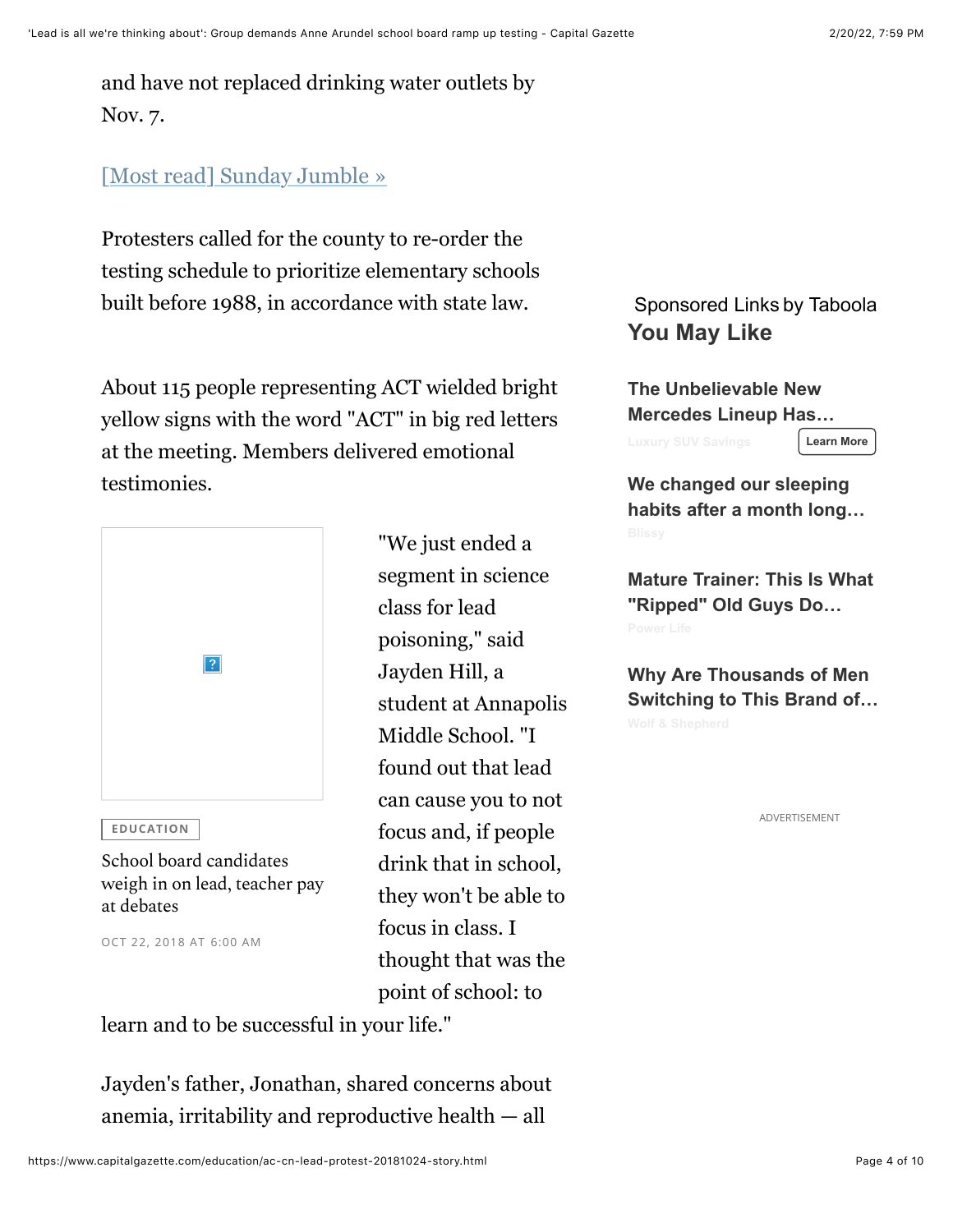issues that can be tied to exposure to high levels of lead, according to the Centers of Disease Control and Prevention. He has eight children, all of which have attended county public schools.

Anne Arundel County Public Schools has been confronting its lead problem since March, but teachers, parents and students remain unsatisfied with the district's progress.

[Most read] Skipper Brian Trautman and SV Delos of YouTube, social media fame makes port in Annapolis »

"We are, as you know, aggressively testing for the lead. We will continue to do that," said schools Superintendent George Arlotto.

Arlotto also said the district is in the process of hiring a second testing company to help with the workload.

Board President Julie Hummer called for collaboration with the community and county to test water outlets for lead in homes, libraries and other facilities that kids frequent.

"We're doing the testing in schools as rapidly as we can. Our kids are in other places, so let's work together," Hummer said.

The protesters also criticized the school district for failing to provide "safe water" as schools undergo

#### **MOST READ**

| REAL<br><b>ESTATE</b><br>On the Level:<br>One thing to<br>remember:<br>Electrocution<br>is forever<br>DEC 13, 2014                                  | $\overline{?}$ |
|-----------------------------------------------------------------------------------------------------------------------------------------------------|----------------|
| <b>FOOD AND</b><br><b>DRINK</b><br>Wine, etc.:<br>Cameron<br>Hughes<br>bounces<br>back with an<br>incredible<br>wine value<br>AUG 25, 2020          |                |
| <b>BOWIE</b><br>After 40<br>years, Bowie<br>Golf<br>Management<br>owners<br>leaving the<br>company<br>that runs the<br>city's course<br>FEB 3, 2021 | $\mathcal{P}$  |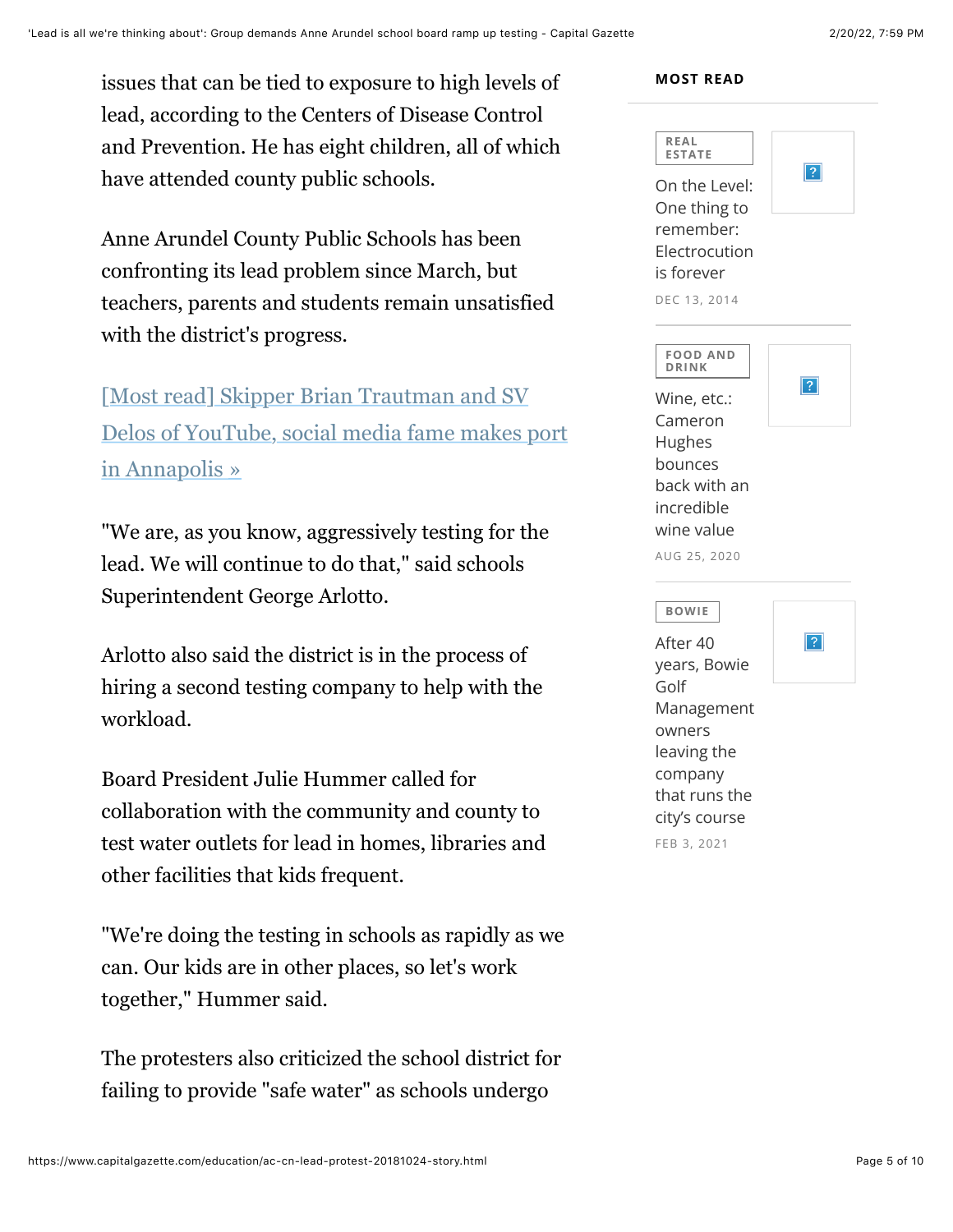### testing.

# [Most read] Tragic chapter of Crownsville State Hospital's legacy »

Michael O'Donnell, a music teacher at North County High School, feels that pressure. He created a **GoFundMe** to raise \$5,000 for water bottles, water coolers stations and a refillable bottle station.

"These kids still come to school, they still drink water. What are we we doing to make sure they water the consume is clean" O'Donnell said. "It's not even my job to be worrying about this, but maybe I have an opportunity to keep the conversation going. We're all affected by it so we're all responsible for being part of the solution."

O'Donnell's campaign has raised \$430 as of Wednesday night.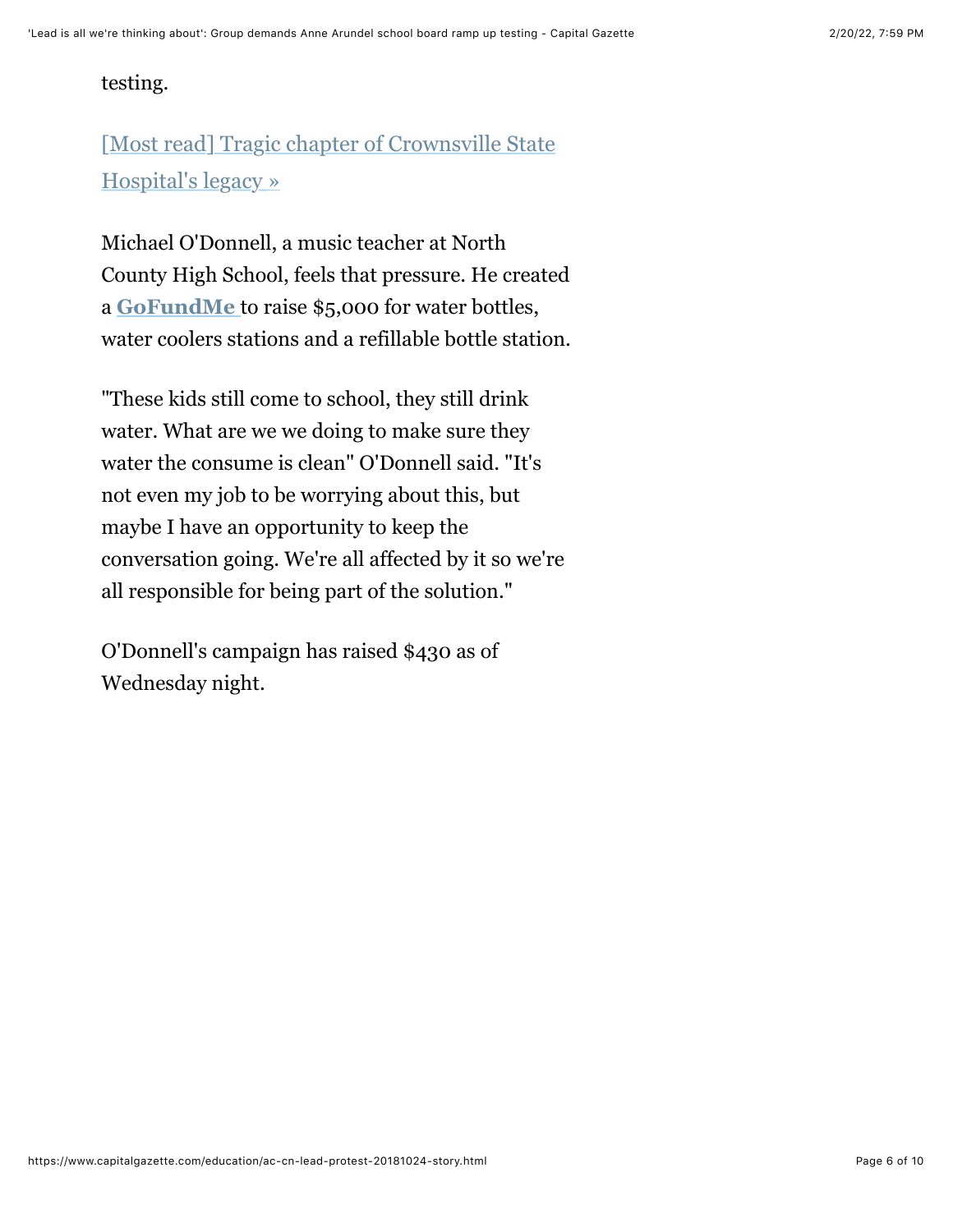At least 19 Anne Arundel County public schools have unacceptably high levels of lead in their water, according to results from the first tests conducted under a new state law.

**V P** 

North County is one of 45 schools that have undergone water testing and received results. That's a little more than one-third of the schools in the district.

Results showed 12 outlets at North County had elevated levels of lead, or more than 20 parts per billion, according to Environmental Protection Agency standards. Only two of the elevated outlets at the high school were used for drinking before they were shut off.

O'Donnell expressed concern about student athletes who used sink water to fill their water bottles before practice and games. He said the sink students used tested below the 20 ppb threshold and has since been marked with a sign that discourages people from using it.

"Even if the amount of lead is small, (students) still shouldn't be drinking it," he said.

Still, it's difficult to track where exactly students get their water at school.

"You would think that there's no reason to be concerned because they're sinks where people are just washing their hands. In a school of 2,400 kids, you don't know where kids are filling their bottles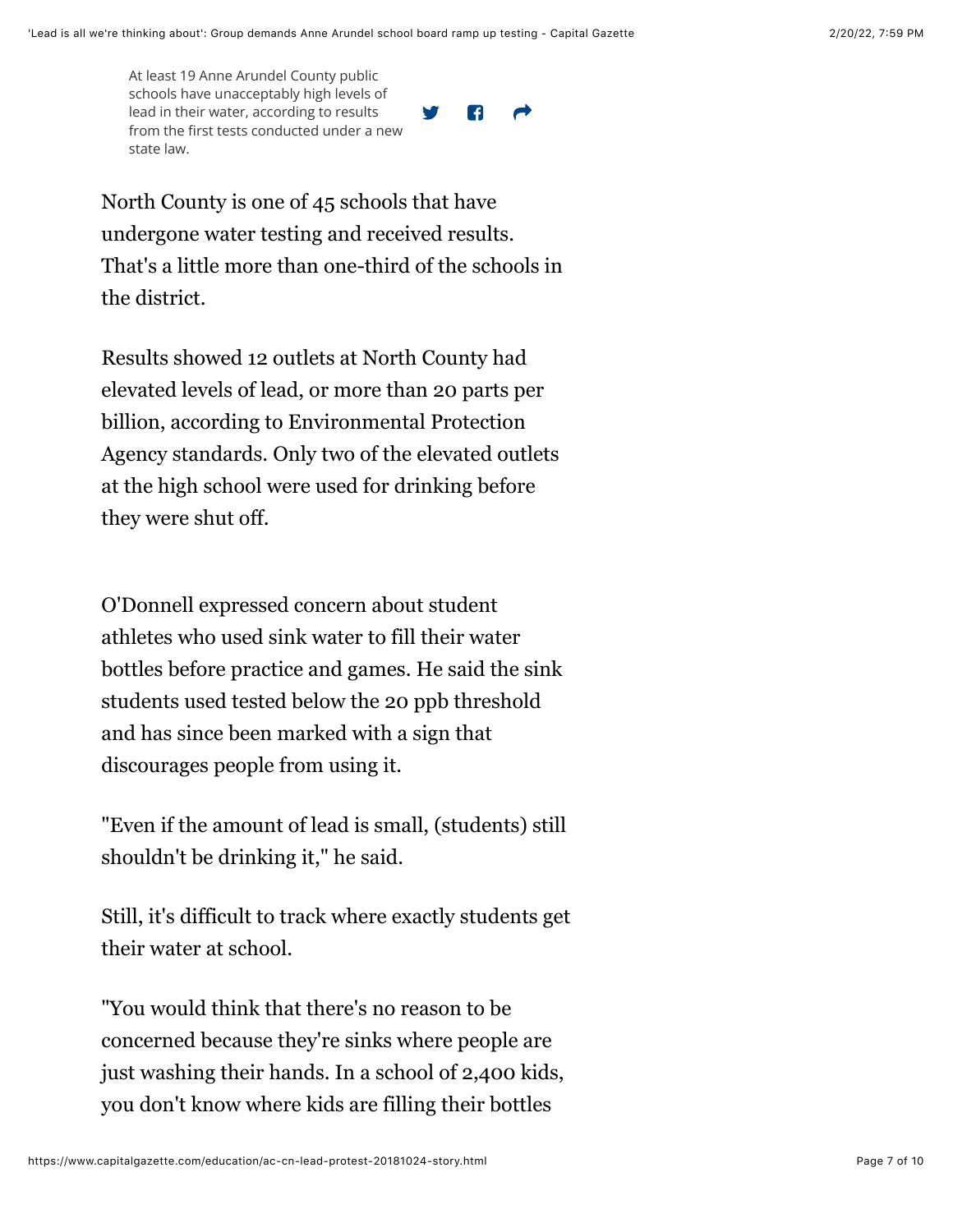up."

# **Support local journalism. Subscribe to The Capital today »**

# **Anne Arundel County Videos**

| Anne Arundel County top videos |  |
|--------------------------------|--|
|                                |  |
|                                |  |
| ?                              |  |
|                                |  |
|                                |  |
|                                |  |

 $VIDEO$ 

#### Anne Arundel County top videos

FEB 04, 2015 AT 3:22 PM

# **twitter.com/lauren\_lumps**